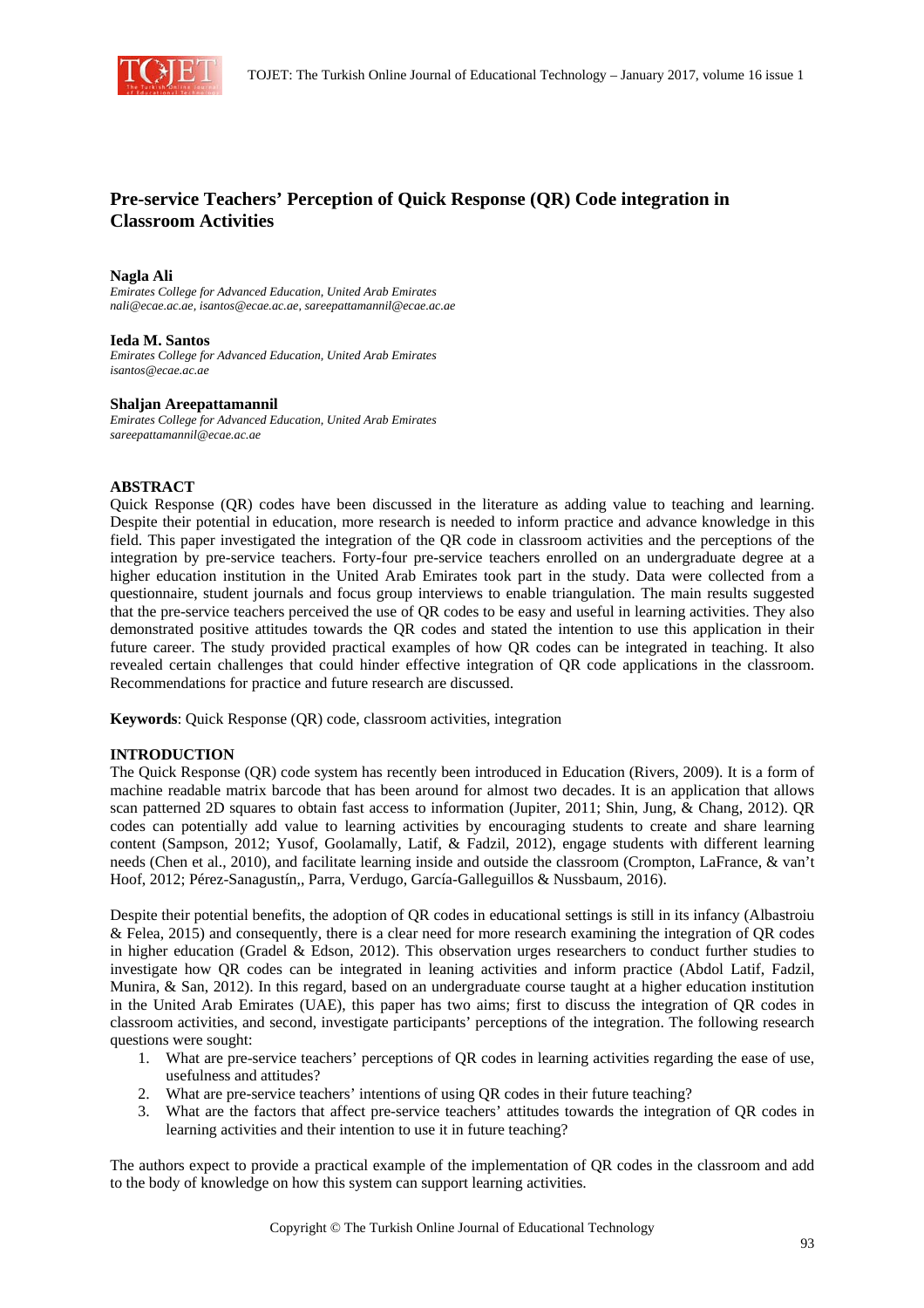

# **BACKGROUND LITERATURE**

The advantages of QR codes include fast readability and capacity, and a link to any type of information that can be accessed from any location using enabled-wireless mobile devices. The QR code reader application, which when installed on mobile devices, allows users to read the data in the code and present the information in the form of video, link, text or other formats. Researchers like Robertson and Green (2012) discussed examples of how QR codes could be used in the classroom, for example, they noted that students could generate their own codes and attach to pictures they had previously found online. In addition, the authors provided a list of aspects to consider before implementing QR codes in teaching such as Internet connectivity and their value for the users. Similarly, Gradel and Edson (2012) and Thorne (2016) described several QR code activities that instructors could implement in higher education.

Chaisatien and Akahori (2007) discussed a system that combined both mobile phones and QR codes as a supporting learning tool. The system was used in an undergraduate course during poster sessions. The authors conducted a pilot study to gauge students' feedback about the system. Survey results suggested that the majority of students did not like the QR codes in poster sessions because they had to get closer to them to read the codes. Students also found it hard to visualize the whole content in one page because of the relative small size of the phone screen. However, students felt positive towards the application stating that it was easy to use, and it would be useful to use in larger classes. Additionally, Lee, Lee and Kwon (2011) described a teaching approach named "scan and learn" that integrated QR codes and smartphones during a biology class field trip. The use of QR codes motivated students to learn about natural fauna in a better way than using the traditional printed materials, and allowed them to discuss the results using one of the social network sites. A further example of how QR codes can be used in teaching is provided by Power (2013). Students could access just-in-time information as they explored course content in small groups at their own pace.

Huang, Wu and Chin (2012) discussed a procedural scaffolding approach (thinking before talking) using paperbased materials and electronic materials via QR codes supported by smartphones. Huang et al. adopted a mixed methods experimental study to investigate whether procedural scaffolding enriched collaborative learning and learning outcomes. Results suggested that the procedural scaffolding strategies not only helped enhance group learning outcomes but also individual learning outcomes. In future implementations, the authors suggested that bigger screen sized devices such an iPad could help students type and read more effectively. Susono and Shimomura (2006) further illustrated the use of QR codes in education as an assessment tool. Results from the survey indicated that 43% students found it useful to use QR codes as a formative assessment aid as it allowed them to easily evaluate their progress. However, more than half (57%) had concerns regarding costs of using their phones and Internet, and they did not feel comfortable using their devices in face-to-face classes.

In contrast to Susono and Shimomura (2006), Lai, Chang, Li, Fan, and Wu (2013) reported the implementation of an integrated QR code system to conduct outside learning activities. About 160 elementary teachers participated in a 2-hour workshop to learn how to use the system and later completed a questionnaire based on the Technology Acceptance Model (TAM). The results suggested that both the ease of use and the usefulness of the system had a significant positive correlation with teachers' intention to adopt the system in the future. Pérez-Sanagustín et al. (2016) presented another approach to use QR codes outside the classroom. The authors adopted an experimental design to explore the delivery of content for an exhibition in a university campus using two types of QR codes (on-way and two-way type of information). All students, lectures and professionals, who were on the campus, had a chance to participate in the experiment. Results showed that the two-way QR codes had a positive effect on participants' engagement with the exhibits compared to the one-way codes. This study illustrated how QR codes could be used to deliver engaging content.

Study by Rivers (2009) explored Japanese students' attitude towards QR codes and language learning. The authors found some challenges related to the implementation of this application. Some students could not scan the codes, and while others did not understand the function of the codes. On the positive side, the survey suggested strong students' attitude toward the use of mobile phones and QR codes in the classroom. Other studies reported similar positive results (Abdol Latif et al., 2012; Albastroiu, & Felea, 2015; Gogova & Koceska, 2014). Abdol Latif et al., (2012), in addition to studying students' attitudes towards QR in teaching, also performed a multiple regression analysis to assess students' intention to use this application in the future. They found that usefulness and satisfaction had a significant impact on students' intention to continue using QR codes. A drawback reported in the study related to some students not owning a smartphone and costs of Internet connection.

Further study by Durak, Ozkeskin and Ataizi (2016) investigated college students' perceptions of the impact of QR codes in supporting learning. In this study, QR codes, which connected students to web links, applications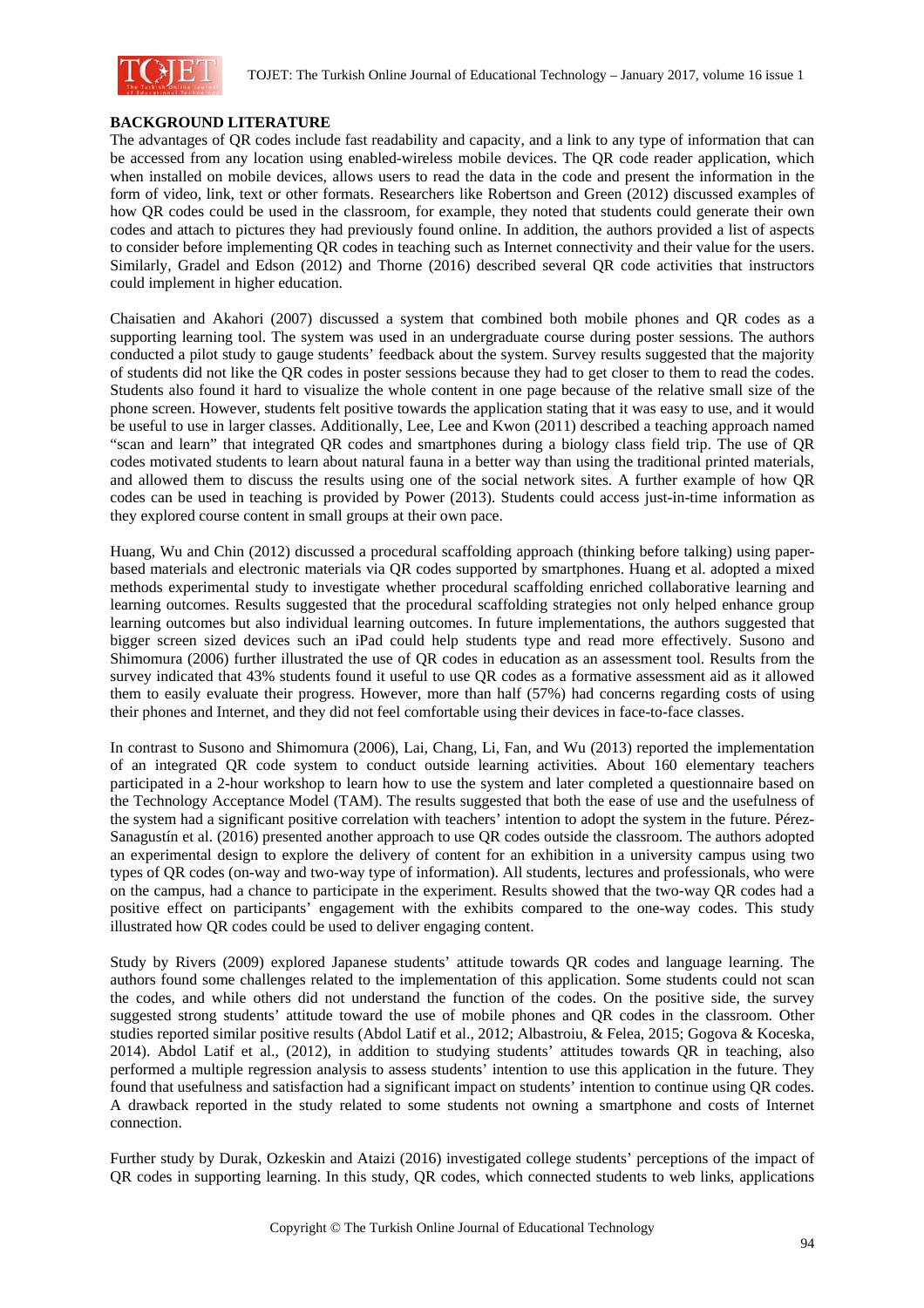

and social networks, were added to a lesson unit. Fifteen pre-service teachers participated in individual interviews. Results suggested students' positive attitude toward QR codes in supporting their learning, and they would use this application in the future. Similar to Abdol Latif et al., (2012), Durak et al. (2016) found some challenges attached to the implementation of QR codes such as Internet speed and lack of technical skills to install and use the application. In the same vein, Yip, Melling and Shaw (2016) studied the use of QR codes to provide undergraduate students with instantaneous access to a database. Survey results suggested the codes were seen by students an effective and easy strategy to access online instructional materials. The majority would recommend its use to access the database.

The above studies are useful not only to inform practice on the uses of QR codes in teaching but also to make a contribution towards knowledge as more research is needed in this field of inquiry. Many of the studies, however, relied on surveys while some provided only descriptions of how QR could be used in education. Similar to Durak et al. (2016) and Huang et al. (2012), our study will focus on the implementation of QR codes to support classroom activities and study participants' perceptions of such implementation.

# **CONTEXT AND PARTICIPANTS**

We conducted the study at a higher education institution in the United Arab Emirates, in the academic year 2013-2014. A 15-week course offered in Year 4, consisting of three sections, was selected for the study. This course was chosen as we had convenient access to the students. Another reason for choosing this course related to allowing students experiment with a new teaching strategy (Quick Response codes) before their graduation. All 44 female pre-service teachers enrolled in the three sections agreed to participate. In case a student did not give their consent to participate, they still would be able to access the QR codes activities. About 97.7% of the students were in the 20 -25 age group, and one student was within the 26 –30 years old.

## **IMPLEMENTATION**

We introduced the QR codes to the students in week 1. Wireless access was provided to students who needed it. Two weekly QR code activities were planned for two months. The activities included extra support to help students to complete tasks in the classroom. Support included hints, links to websites, videos, pictures, and illustrations. For example, Figure 1 shows a scenario that required answers to a series of questions (left hand side). For each question, a code was added to the worksheet to support students. On a different task, Figure 1 provided different kinds of support using a variety of formats (right hand side).



Figure 1. The QR codes using a variety of formats

# **DATA COLLECTION**

We adopted an anonymous questionnaire, student journals and focus group interviews as data collection.

- 1. *Questionnaire:* it included closed questions, multiple choices, ticking boxes, yes and no type of questions, and a Likert scale (from strongly agree/5 to strongly disagree/1). We developed the questionnaire based on the Quick Response (QR) codes literature (Gogova & Koceska, 2014; Lee et al., 2011; Shin et al., 2012. The Likert scale statements were adapted from and Rikala and Kankaanranta's (2012) study; however, a few statements were based on the work by Gogova and Koceska (2014), Shin et al. (2012), Rivers (2009) and Lee et al. (2002). The questionnaire was piloted with 60 freshmen students. The test showed high reliability ( $r = 0.79$ ). A total of 44 students completed the questionnaire.
- 2. *Journal*: the journal had four guiding questions: 1) what do you like most about the integration of QR in classroom activities? 2) what do you like least about the integration? 3) what recommendations do you have? and 4) what are your general experiences of scanning and using QR codes? Students were asked to record their notes every time they were exposed to a QR classroom activity. A total of 41 students completed the journals.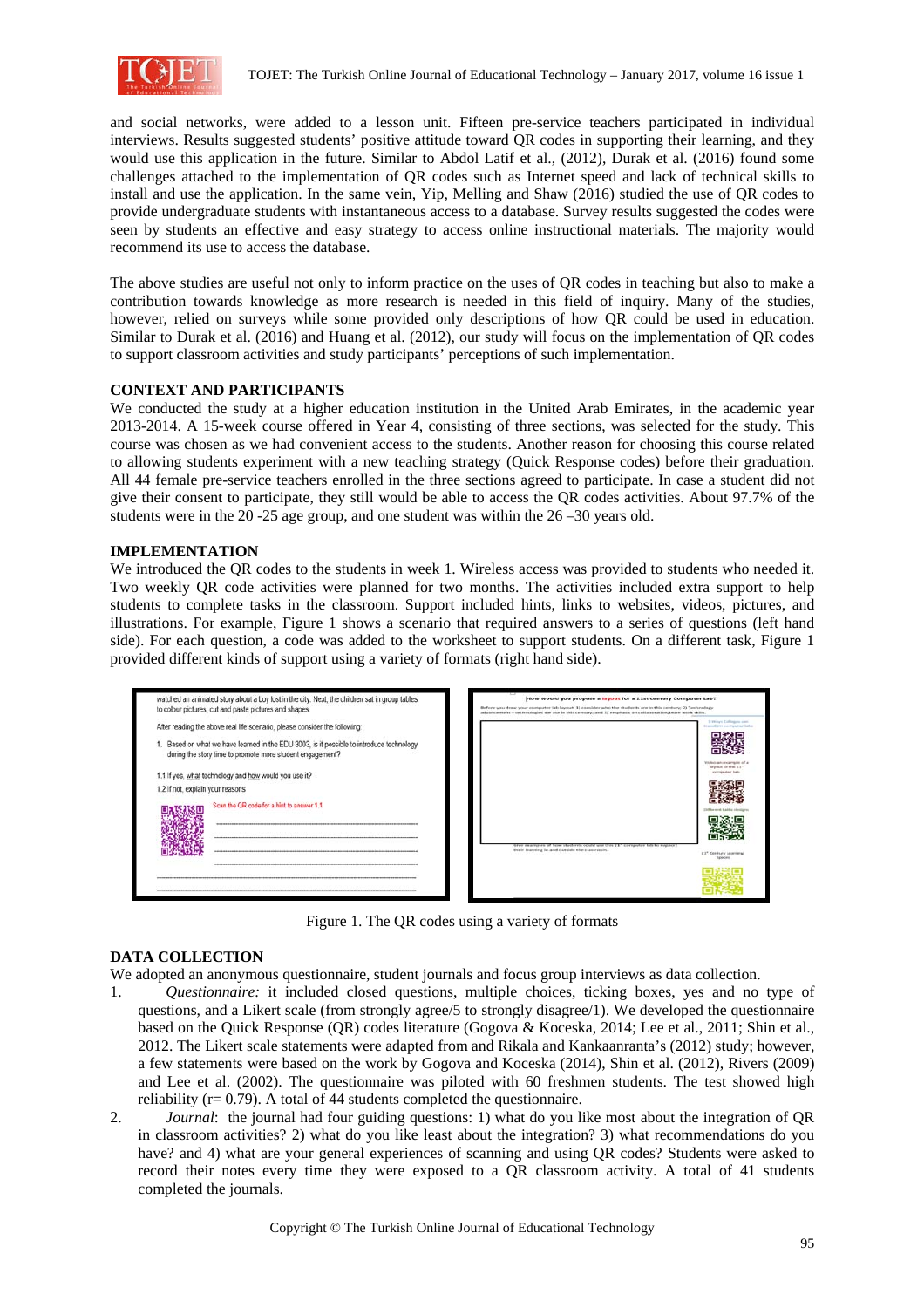

3. *Focus group*: three focus group interviews were conducted with a sample of students from the three sections. Each focus group consisted of five students (n=15). The focus group interview covered prior experience with QR codes, its use in and outside the classroom, ease of use, usefulness and recommendations. The interview questions were piloted by the same faculty who piloted the questionnaire for content validity. The interviews were audio taped and lasted approximately 35 minutes.

## **DATA ANALYSIS**

Descriptive statistics were calculated to answer the research questions 1 and 2. Simple linear regression analysis was calculated to answer question 3 by predicting the factors (the independent variable-ease of use, usefulness and attitude) that affect the dependent variable (students' intention of using QR codes) relationships between the research variables (ease of use, usefulness, attitude and intention of use). The simple linear regression analysis was also calculated to predict the factors (the independent variables – ease of use and usefulness) that would affect the independent variable (students' attitude).

Qualitative data consisting of journals and focus group interviews were analyzed using Nvivo software. We analyzed the data without a prior list of codes. One of the authors read across the interviews and created a preliminary list of codes. This list went through changes where some codes were merged or deleted. Data were later assigned to each code. Next, we looked for themes inside and across categories. We discussed the codes and coding to validate the interpretations. Similar procedures were followed to analyze the answers from the journals.

## **RESULTS**

In this section, quantitative data are presented first followed by the qualitative results.

## **Quantitative Data**

Smartphone ownership amongst students was almost 100% (only one student did not own a Smartphone). About 65.9 % used the Internet connection provided by the institution to scan the codes. The majority (98%) scanned the QR codes in class. In addition, 54.5% accessed the QR code activities outside the classroom. One student, in particular, did not scan the codes because her phone did not support a code reader application.

Results in Table 1 clearly show positive perceptions of the ease of using QR codes in classroom activities. Although there is overall agreement, a few students may have faced issues with the speed for scanning the codes.

| Table 1. Ease of use                                                |          |      |
|---------------------------------------------------------------------|----------|------|
| Statement (scale $5-1$ )                                            | Mean     |      |
|                                                                     | $(n=44)$ | SD.  |
| The QR codes made access to website links easy                      | 4.00     | 0.86 |
| I found it easy to scan the QR codes                                | 4.48     | 0.63 |
| It was easy to learn how to scan QR codes using<br>my mobile device | 4.25     | 0.92 |
| The speed of scanning a QR code was<br>sufficient*                  | 3.80     | 0.86 |
| QR codes were simple and convenient to use                          | 4.16     | 0.78 |
| *Source: Shin et al. (2012)                                         |          |      |

Table 2 suggests agreement regarding the usefulness of the QR codes. Although there is a tendency to agreement on the first statement, the above results showed that some students did not use the QR outside the class; this may explain the value shown in Table 2 (M: 3.81).

| Table 2. Usefulness                              |          |      |  |
|--------------------------------------------------|----------|------|--|
| Statement (scale 5-1)                            | Mean     |      |  |
|                                                  | $(n=44)$ | SD.  |  |
| I found it useful to access the QR codes outside | 3.81     | 0.93 |  |
| the classroom to complete the activities         |          |      |  |
| The information provided in the QR codes         | 3.96     | 0.74 |  |
| helped me complete the activities                |          |      |  |
| QR codes provided access to a variety of useful  | 4.14     | 0.73 |  |
| information*                                     |          |      |  |
| The QR codes were useful in solving the          | 4.18     | 0.72 |  |
| problems in the worksheets                       |          |      |  |
| $\text{*Source:}$ Lee et al. (2011)              |          |      |  |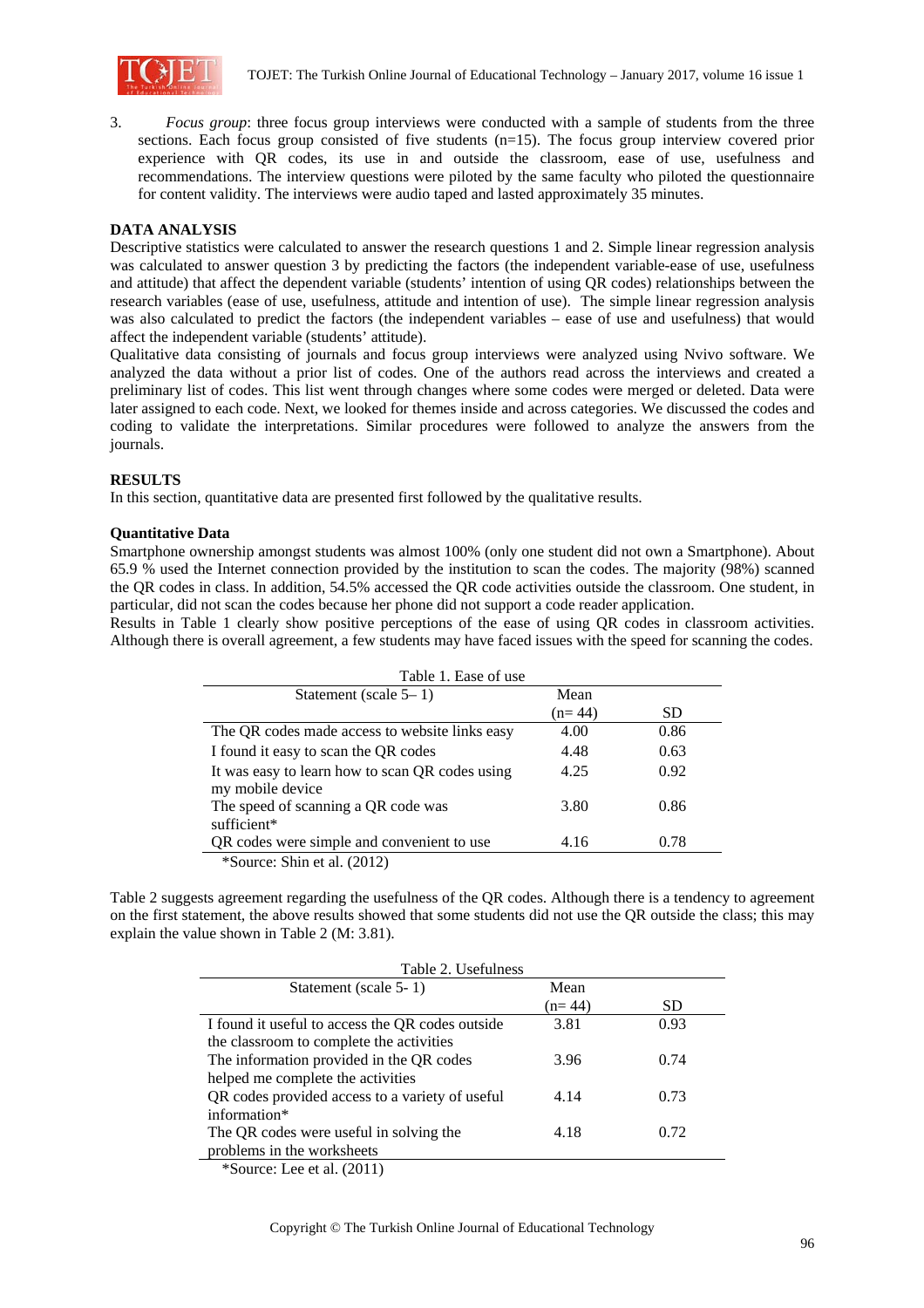

Table 3 indicates a clear tendency to positive attitudes towards the use of QR codes to support classroom activities. Table 4 presents an overall tendency to agreement regarding students' intention to use QR in the future.

| Table 3. Student attitude towards QR codes     |          |           |  |
|------------------------------------------------|----------|-----------|--|
| Statement (scale 5-1)                          | Mean     |           |  |
|                                                | $(n=44)$ | <b>SD</b> |  |
| It is a good idea to use QR code to support    | 4.23     | 0.86      |  |
| learning activities                            |          |           |  |
| QR activities are a very interesting way to    | 4.07     | 0.87      |  |
| $learn*$                                       |          |           |  |
| I enjoyed interacting with the QR activities   | 3.97     | 0.82      |  |
| I have positive feelings toward using QR codes | 4.16     | 0.83      |  |
| in the classroom                               |          |           |  |

\*Source: Gogova & Koceska (2014)

| Table 4. Intention of use                                                         |          |      |  |
|-----------------------------------------------------------------------------------|----------|------|--|
| Statement (scale 5-1)                                                             | Mean     |      |  |
|                                                                                   | $(n=44)$ | SD   |  |
| I would like to do QR activities again                                            | 3.98     | 0.85 |  |
| I intent to use QR codes in the future                                            | 3.84     | 0.86 |  |
| I will encourage other teachers to use QR<br>codes to support in-class activities | 3.89     | 1.05 |  |
| I would like the QR codes activities to be part                                   | 3.86     | 1.08 |  |
| of the curriculum I teach*                                                        |          |      |  |
| *Source: Rivers (2009)                                                            |          |      |  |

As seen in Tables 5, students' attitude was the only factor that affected students' intention of using QR codes (independent variable). A significant regression equation was found F  $(3, 40) = 21.041$ , p < .000 with an R2 of .612.

Tables 6 shows that usefulness was the only factor that affected students' attitude towards QR codes. A significant regression equation was found F  $(3, 40) = 46.083$ , p < .002 with an R2 of .776.

|                               | Table 5. Emeat regression analysis results - intention is the dependent variable |      |                              |          |        |
|-------------------------------|----------------------------------------------------------------------------------|------|------------------------------|----------|--------|
|                               | Unstandardized Coefficients                                                      |      | Standardized<br>Coefficients |          |        |
| Model                         | В                                                                                | SD   | B                            |          | Sig.   |
| (Constant)                    | .425                                                                             | .547 |                              | .777     | .442   |
| Attitude<br><b>Usefulness</b> | 1.105                                                                            | .173 | .934                         | 6.378    | $*000$ |
| Ease of Use                   | $-.020$                                                                          | .176 | $-.017$                      | $-.115$  | .909   |
|                               | $-.267$                                                                          | .183 | $-.225$                      | $-1.460$ | .152   |

Table 5. Linear regression analysis results - Intention is the dependent Variable

*\*Significant at .01 level* 

l,

|                                  | Table 6. Linear regression analysis results - Attitude is the dependent variable |                                    |      |       |      |
|----------------------------------|----------------------------------------------------------------------------------|------------------------------------|------|-------|------|
|                                  |                                                                                  | <b>Unstandardized Coefficients</b> |      |       |      |
| Model                            | В                                                                                | SD.                                | B    |       | Sig. |
| (Constant)                       | .194                                                                             | .353                               |      | .550  | .585 |
| Ease of Use<br><b>Usefulness</b> | .173                                                                             | .110                               | .168 | 1.571 | .124 |

.361 .106 .359 3.393  $*002$ .456 .072 .540 6.378 \*.000

 *\*Significant at .01 level* 

Intention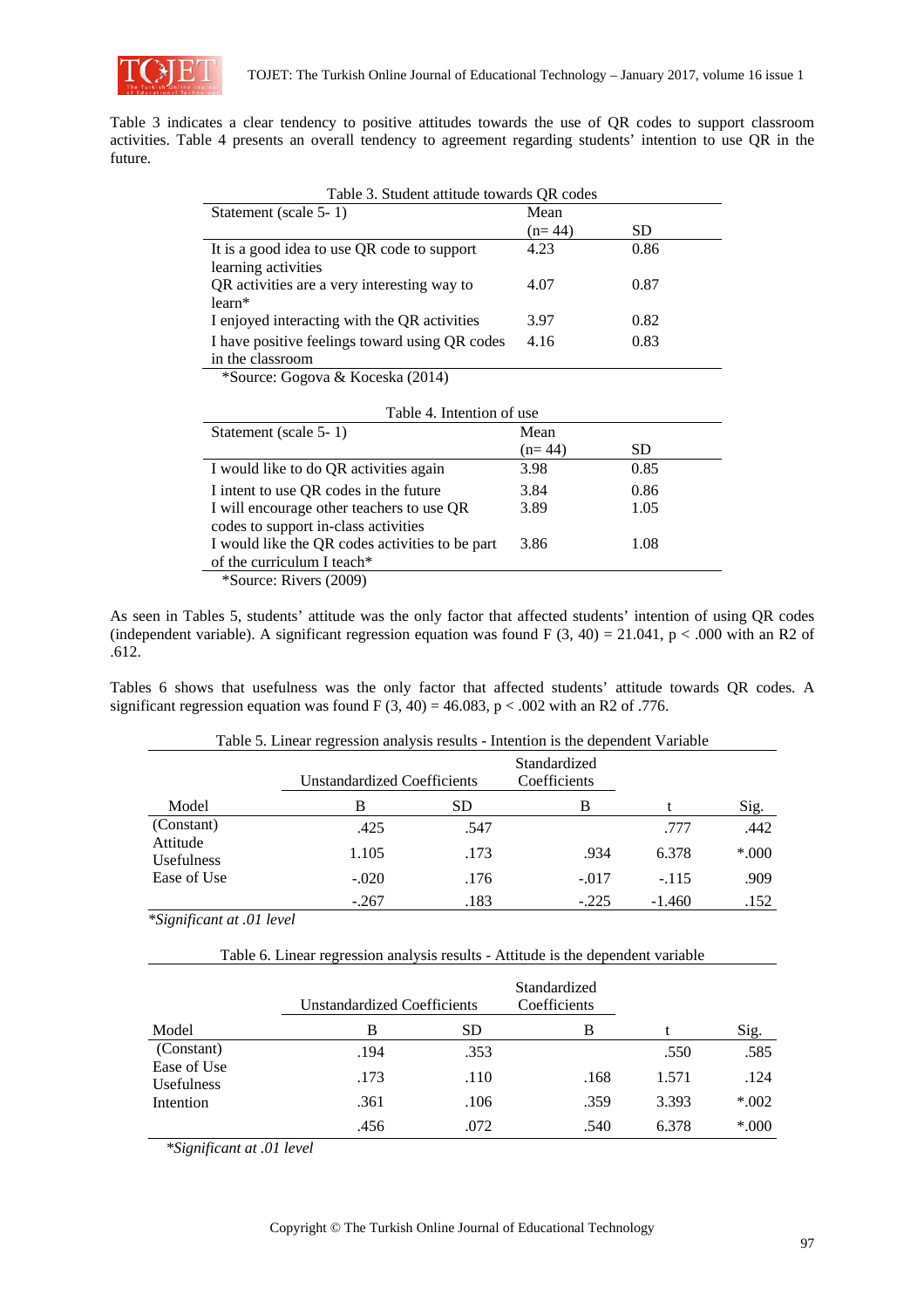

# **Qualitative Data**

Results from the journal show that 29 students liked the opportunity to save information on their mobile devices and the easy and fast access to information. In addition, QR codes were fun (n=9), interesting (n=8), engaging (n=6), attractive (n=4), enjoyable (n=5) and a new way for learning. Despite the positives, 27 students did not like the fact that the QR codes activities needed Internet. More specifically, they said the Internet connection was a problem or could not access it. Three found the institution Internet connection slow. Other aspects students did not like included the small size of the phone screen, the complexity of the vocabulary in the activities, and flat battery. In terms of future improvements, four main themes emerged from journal:

- 1. integrate similar QR code activities in other subjects (n=34)
- 2. improve Internet connection (n=39)
- 3. offer training to students on how create and integrate OR codes  $(n=20)$
- 4. make mobile devices available in the classroom to be used when needed  $(n=5)$

The section below presents the analysis of the focus group interviews, organized in four main themes.

- 1. *Prior experience*: three students had prior experience with scanning QR codes such as scanning a magazine and a newspaper. Five had seen the QR codes before but did not know what they were for. All 15 students did not know that QR codes could be used "for learning." In addition, all said having used the QR codes activities inside and outside the classroom.
- 2. *Ease of use and intention:* All students indicated it was easy to scan and use the reading application. However, one felt that, although it was easy to scan, sometimes one needs to scan the code more than one time to get the information. In addition, 12 students said they would use the QR codes in the future for educational purposes. They also planned to use the codes in their internship during the following semester.
- 3. *Usefulness:* thirteen students indicated they learned from the integration of QR codes in the classroom activities. It provided them with a way of scaffolding, for example, by giving them hints for solving a problem or answering a question. Most of the students found the hints useful and a fun strategy. The 13 students also found useful linking the worksheets to videos, websites, and podcasts because it helped them understand what is required to finish the activities. One student, however, did not find the QR codes useful because she could not read from her mobile device.
- 4. *Recommendations:* twelve students recommended the integration of QR codes in other subjects. Five students also recommended using QR codes to make the daily lesson learning outcomes and tasks available to the students. One student suggested that students could scan the QR codes and complete assignments on their mobile devices instead of using a paper-based format.

#### **DISCUSSION**

Results show, overall, positive perceptions regarding the integration of QR codes in the classroom. Concurrent with other findings (e.g. Abdol Latif et al., 2012; Lai et al., 2013; Yip et al., 2016), students perceived QR codes as an easy to use and useful application to support learning activities. Although we planned the QR codes for inclass activities, more than half of the students also scanned the codes outside the class, and found it useful (m=3.81). This was confirmed in the focus group interviews. This finding suggests that, in order to maximize its educational benefits, QR codes activities should be planned for both inside and outside the classroom as exemplified by Lee et al. (2011) and Pérez-Sanagustín et al. (2016).

Results also suggest, overall, that the pre-service teachers not only demonstrated positive attitudes towards the integration of QR codes in learning activities but also had clear intentions to use the system in the future. Data from the journal about what students liked most about this application further supported their positive attitudes. Their recommendations in the journal and focus group interviews to include this application in other subjects also indicate their positive attitudes towards the QR codes. Similar findings were reported by others (e.g. Abdol Latif et al., 2012; Chaisatien, & Akahori, 2007; Durak et al., 2016). In addition, the regressions analysis revealed attitude towards the use of QR codes as the single factor that significantly impacted on students' intention to use this application in the future. This may suggest that the planned activities facilitated a positive learning experience that impacted on students' attitudes. However, more research is needed to verify this statement.

A closer look at the qualitative data indicates a few difficulties that may hinder the effective integration of QR codes in teaching, and, in turn, impact on student attitudes. For example, a significant number of students mentioned problems with Internet speed, and made recommendations for improvement. Rivers (2009), for instance, noted that there are several issues that need to be resolved for effective implementation of QR codes. Rivers found that those students who were against QR codes in class, pointed out that not all mobile phones could scan the codes. In our study, despite the few identified limitations, they did not impact on how students perceived the QR codes; perhaps due to its novelty. The implication is that instructors need to carefully consider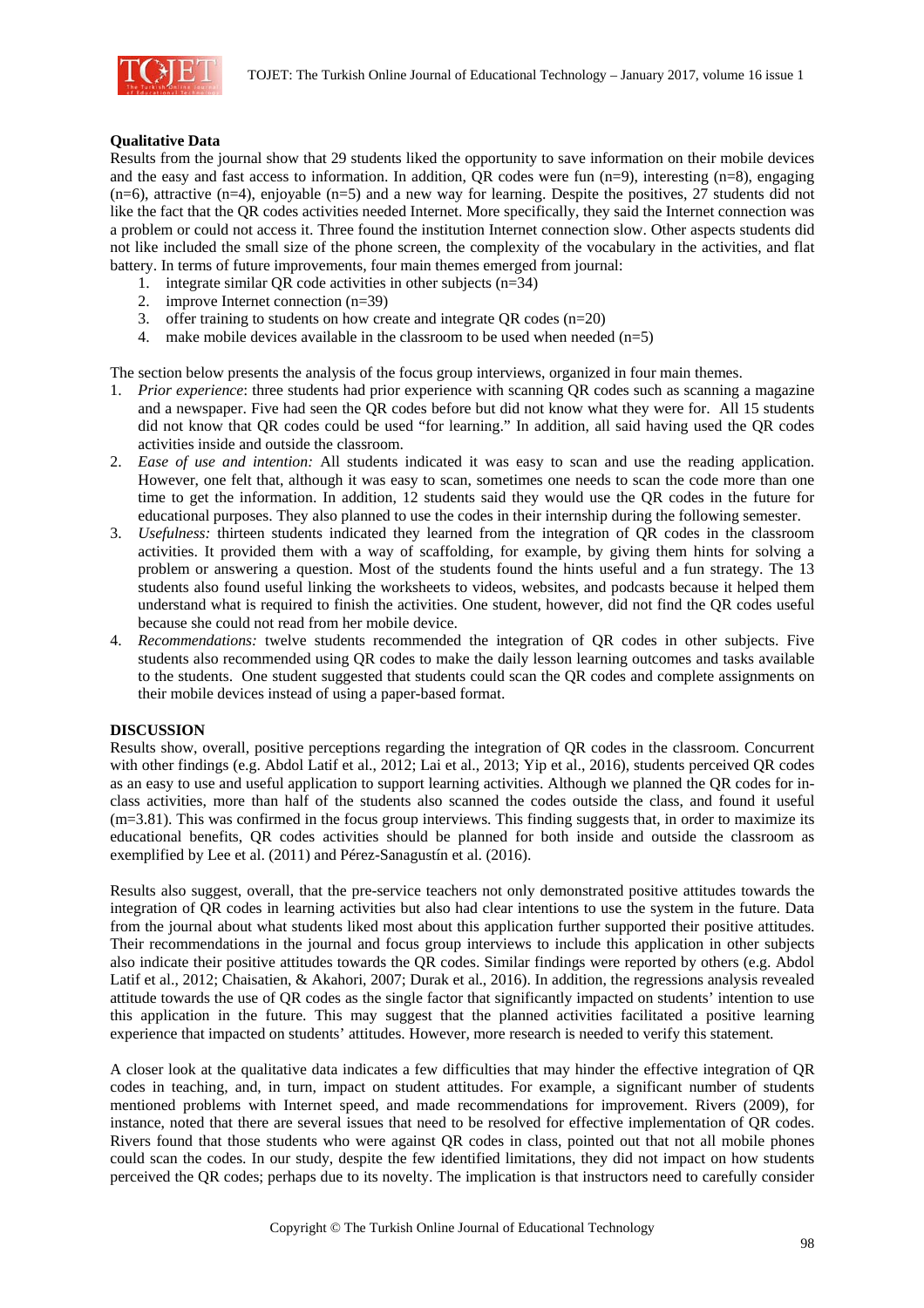

student mobile devices' capacity to scan the codes, and whether there is a reliable wireless connection for effective integration. These issues may disadvantage a student as she or he will not be able to benefit from the information available in the codes. Others (Durak et al., 2016; Susono & Shimomura, 2006; Lee et al., 2011) also found some challenges related to QR codes implementation in teaching.

The study indicates that usefulness was the single factor that significantly impacted on students' attitudes towards QR codes integration in class. This may suggest that the pre-service teachers understood its value in classroom activities. In week 1, we explained the reasons for using this application and although it requires more research, this factor may have helped students understand why we were introducing QR codes in the activities. As noted by Albastroiu, & Felea (2015), "the key to successful adoption of QR code in education is to understand why students might use this technology...design and adopt codes that are more precisely targeted and tailored to student' preferences, and more useful in the learning process" (p. 201). In contrast to our study, Rivers (2009) found that some students did not understand the QR codes activities.

## **Recommendations for Practice**

This study provides the following recommendations to effectively implement QR codes in teaching:

- 1) Develop QR code activities for both inside and outside the classroom to make learning more meaningful.
- 2) Have students creating their own QR codes.
- 3) Conduct a needs assessment of student mobile devices' capacity and ownership to avoid inequity.
- 4) Concurrent with Robertson and Green's (2012) list of considerations, provide reliable Internet connection as QR code activities depend on Internet access.
- 5) Explain to students the educational value of QR codes in activities.
- 6) Have instructors attending workshops or seminar to learn how to effectively integrate this application in teaching.
- 7) Encourage instructors to experiment with QR codes in teaching, and share their experience with colleagues.

## **Limitations and Future Research**

Despite the positive outcomes, this study must acknowledge some limitations. The sample consisted of female students and the study was based on educational technology courses. Researchers could consider a more heterogeneous group and a different context to validate the findings. They could also investigate the implementation of other QR activities, both inside and outside the classroom, and consider different subjects to strengthen the results of this study. A further topic to investigate is whether the design of the instructional activities impacts on student attitudes and intentions to use QR codes in the future. It could be interesting to research both student and instructor perspectives of the integration of this application in teaching.

# **CONCLUSIONS**

This paper described the integration of QR codes in class activities, and pre-service teachers' perceptions of the integration by students enrolled upon an undergraduate course within the UAE. Results suggested that the preservice teachers perceived QR codes as an easy and useful application to support learning activities. They also demonstrated an overall positive attitude and intention to use this application in the future. Their attitude toward the integration of QR codes was affected by only one factor which was usefulness. Additionally, the study discussed some challenges that could hinder the effective integration of QR code systems in teaching and learning. These issues need be resolved in order to maximize the educational benefits of QR codes. Recommendations for practice and future research were discussed.

#### **REFERENCES**

- Abdol Latif, L., Fadzil, M., Munira, T., & San, N. (2012). Can the use of QR codes enhance m-Learning in a blended learning environment? *Journal Lifelong Learning Society*, 8(2), 1-20.
- Albastroiu, I., & Felea, M. (2015). Exploring the potential of QR codes in higher education considering the attitudes and interests among Romanian students. International Scientific Conference eLearning and software for Education. Bucharest, April 23-24.
- Chaisatien, P. & Akahori, K. (2007). An Application on 3G Mobile Phone and Two Dimension Barcode in Classroom Communication Support System. In C. Montgomerie & J. Seale (Eds.), *Proceedings of EdMedia: World Conference on Educational Media and Technology 2007* (pp. 3320-3329). Association for the Advancement of Computing in Education (AACE).
- Chen, N., Teng, D., & Lee, C. (2010). Augmenting Paper-Based reading activities with mobile technology to enhance reading comprehension. Proceedings of the 6th IEEE International Conference on Wireless, Mobile, and Ubiquitous Technologies in Education (pp. 201-203). doi: 10.1109/WMUTE.2010.39